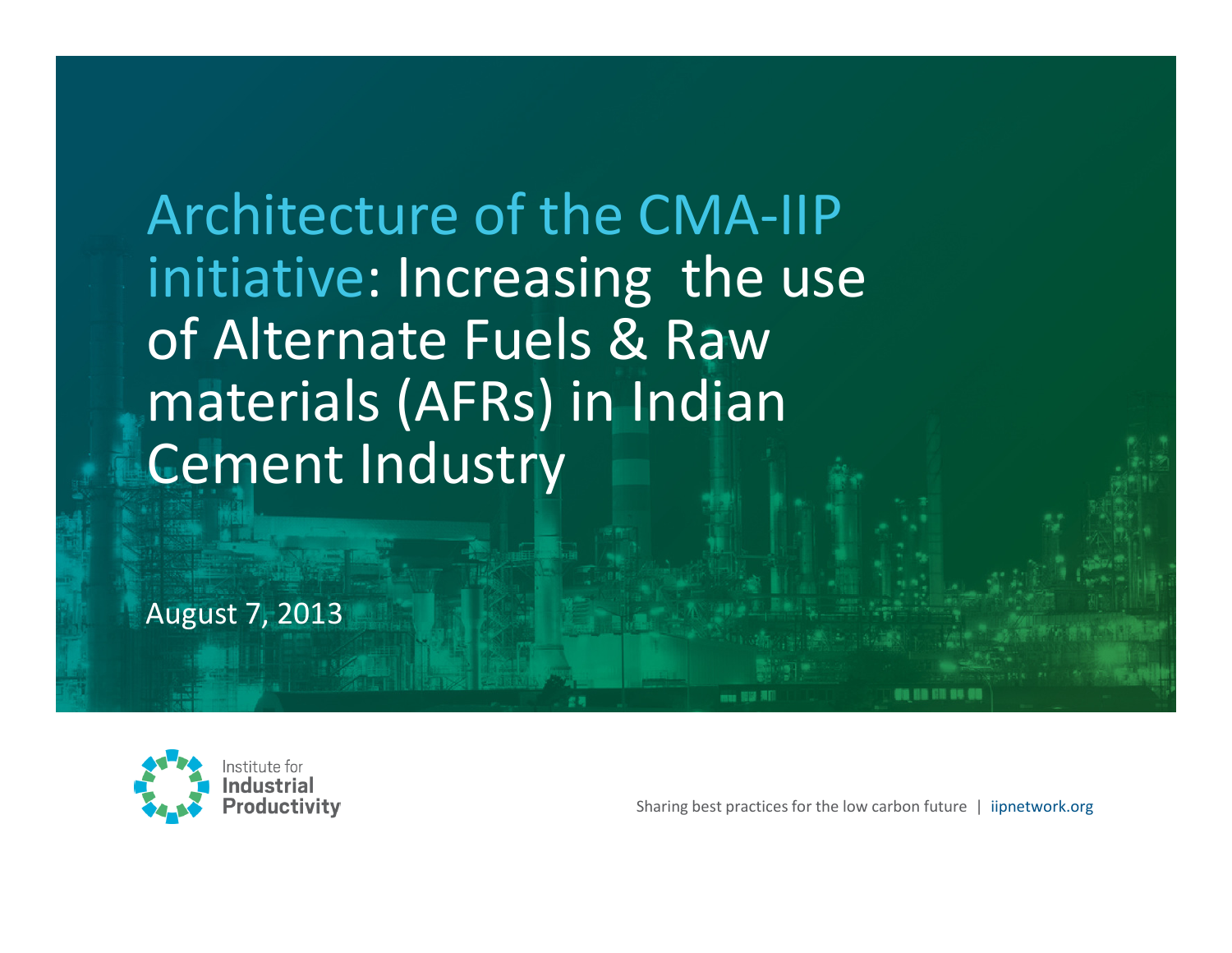#### Presentation Contents

- 1. IIP at a glance
- 2. Guiding principles behind this initiative
- 3. The scope of work
- 4. Prioritization of AFRs
- 5. Our vision

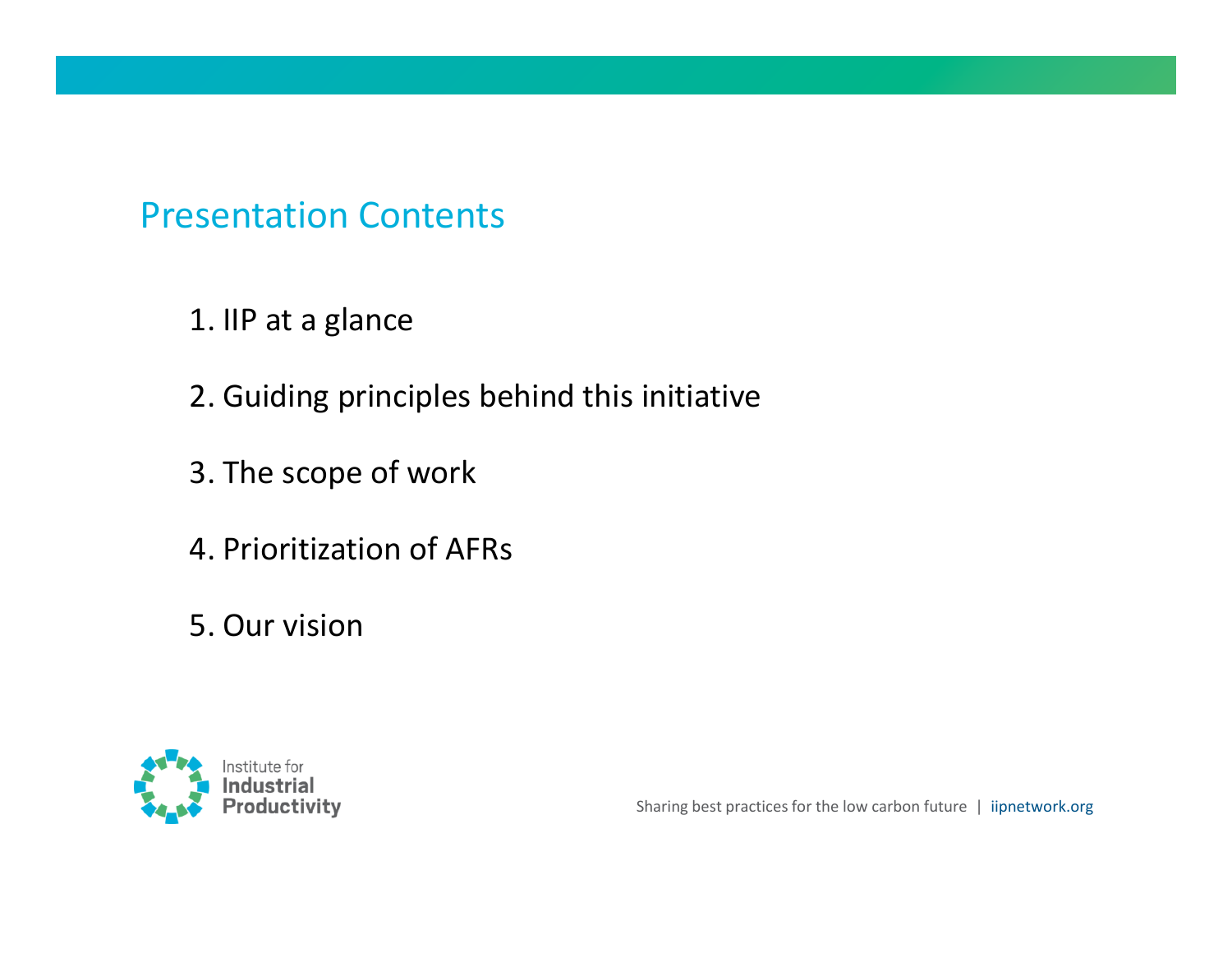#### IIP at a glance

#### MISSION

Improve energy efficiency in industry, enhance productivity, and reduce GHG emissions by providing industry and governments access to best practice information.

#### **STRATEGY**

- 3 X 3: We position ourselves where we can make the most impact:
	- $\bullet$ Main regions of focus in the near term are China, India, and the USA
	- $\bullet$  Emphasis on 3 energy-intensive industries: cement, iron & steel and chemicals.
	- $\bullet$ **• An integrated technology, policy and financing** model

OFFICES: Beijing, New Delhi, Paris and Washington DC

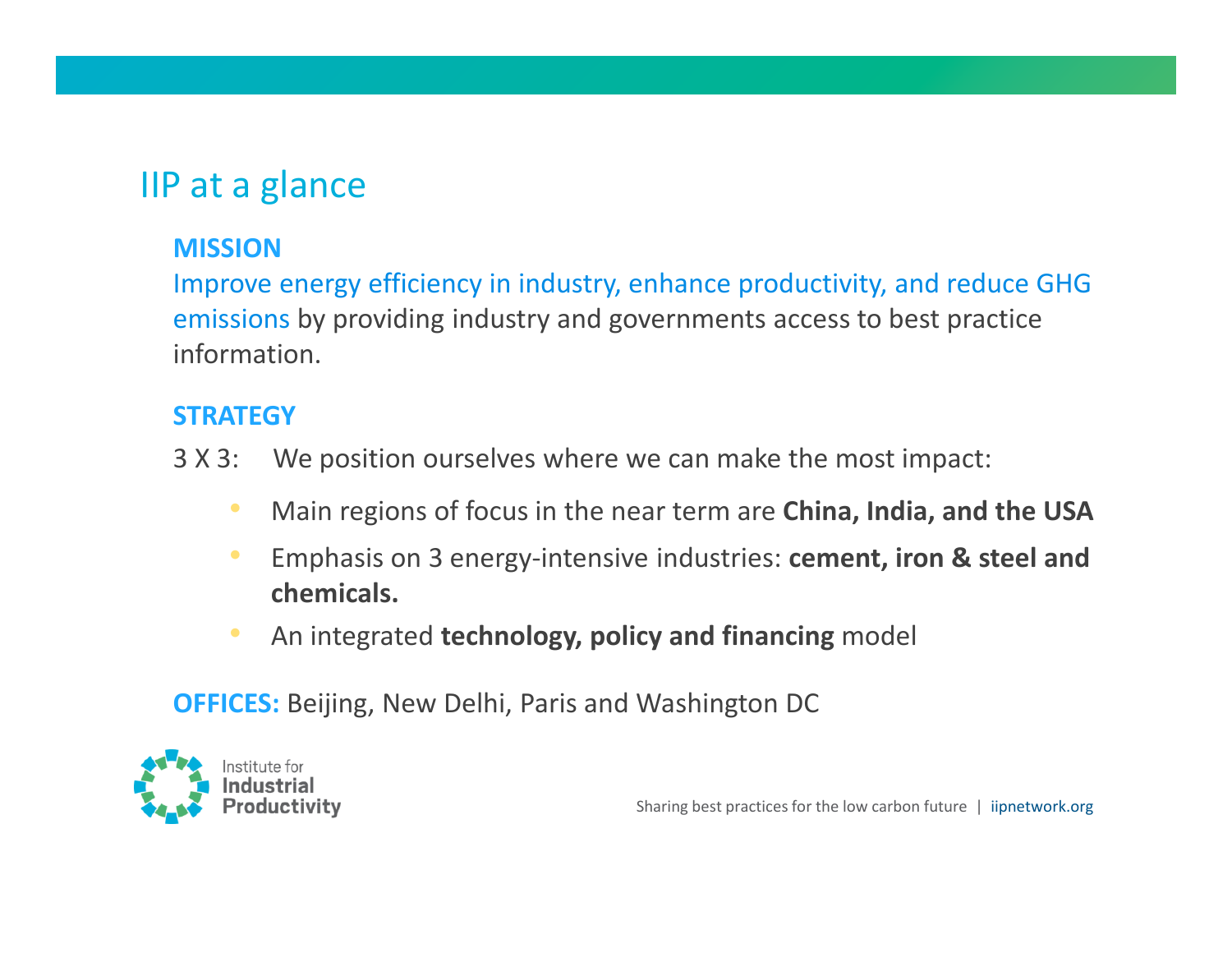#### <sup>5</sup> Main Guiding Principles

- 1. Do not reinvent the wheel: benefit from learning of past and ongoing projects
- 2. Focus actions: To achieve tangible outcomes
- 3. Anchor the project at CMA and take advantage of proactive industry participation
- 4. Involve stakeholders in a meaningful dialogue process
- 5. Think big: Phase-I to set the stage for a long-term engagement to achieve goals

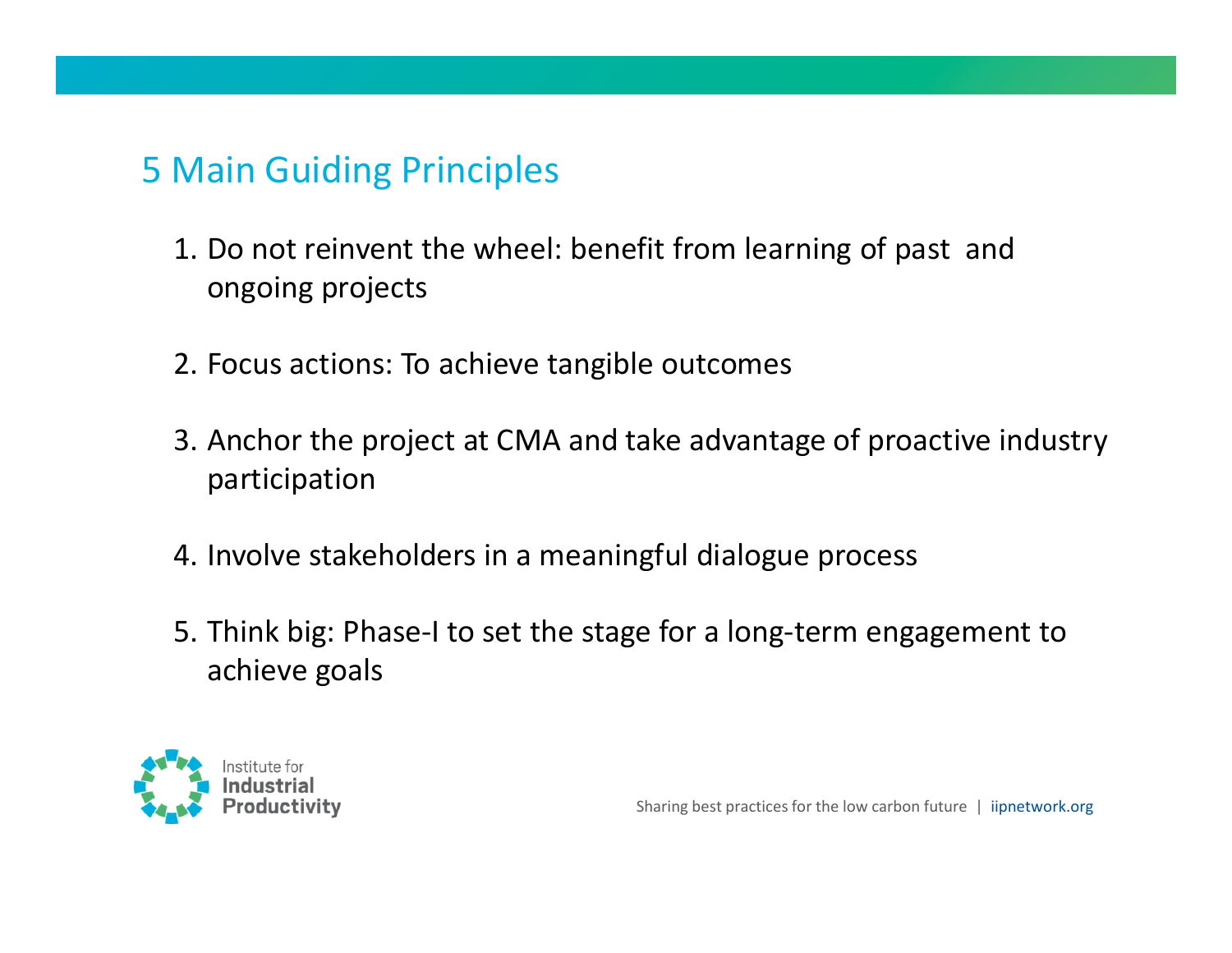## Scope of Work

- $\begin{array}{c} \hline \end{array}$  Prioritization of potential alternate fuels & raw materials (Select most promising 5+2)
- Developing an action plan for the chosen AFRs
	- $\checkmark$  Inventory, long-term supply, characterization, effect on quality, industry best practices, trial run results, pre-processing, coprocessing, safety and hygiene, regulatory framework
- Carrying out Techno Economic Feasibility Studies (TEFS)
	- $\checkmark$  Development of flow sheets, project block cost estimation, energy savings/CO2 mitigation, IRR/break even point, other cobenefits etc Identification of plants

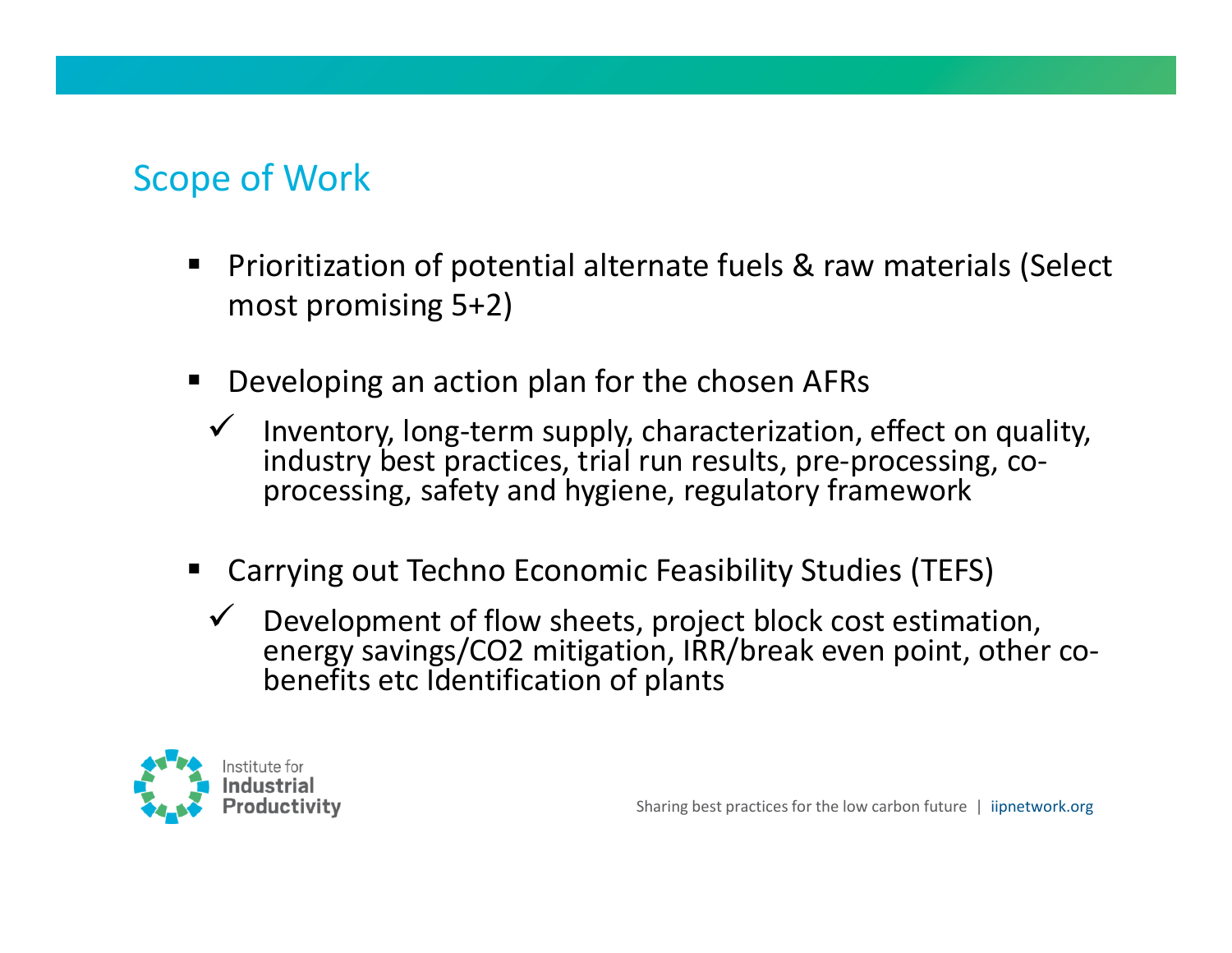### Scope of Work (continued)

- $\blacksquare$  Finalization of action plan for the chosen AFRs
	- $\checkmark$  Blue print of specific actions/ agencies to be influenced and time line
	- $\checkmark$ Finalized through intense stakeholder consultative process
- $\blacksquare$ Create a platform for knowledge exchange
- $\blacksquare$ Developing action plan for Phase-II

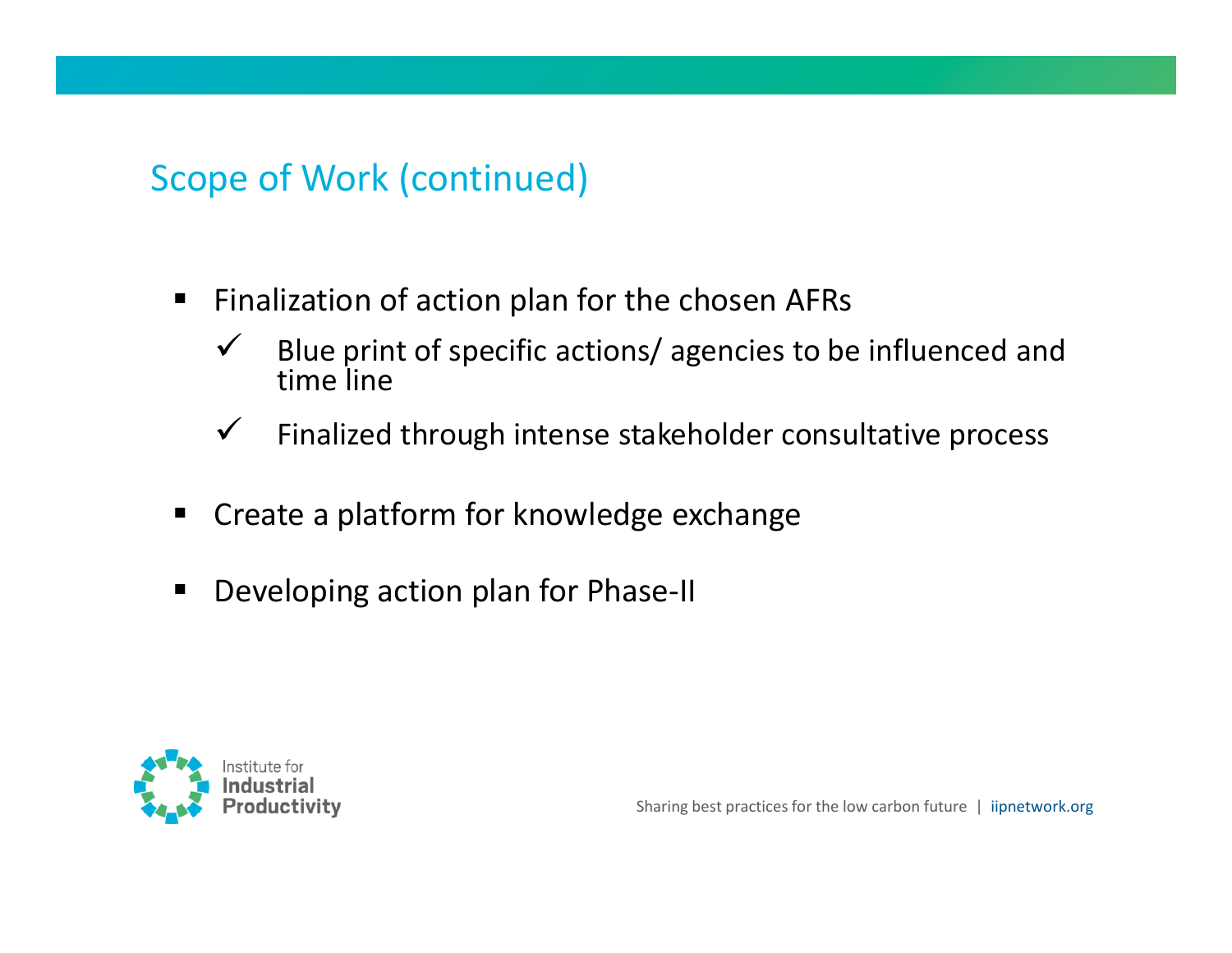#### List of Attributes for Short listing alternate Fuels

| Sl. No. | <b>Chosen Attributes</b>                 |
|---------|------------------------------------------|
|         | Energy Content (Calorific Value)         |
| Ш       | Availability                             |
| Ш       | <b>CO2 Mitigation Potential</b>          |
| IV      | <b>Ease of Processing</b>                |
|         | <b>Addressing Environmental Concerns</b> |

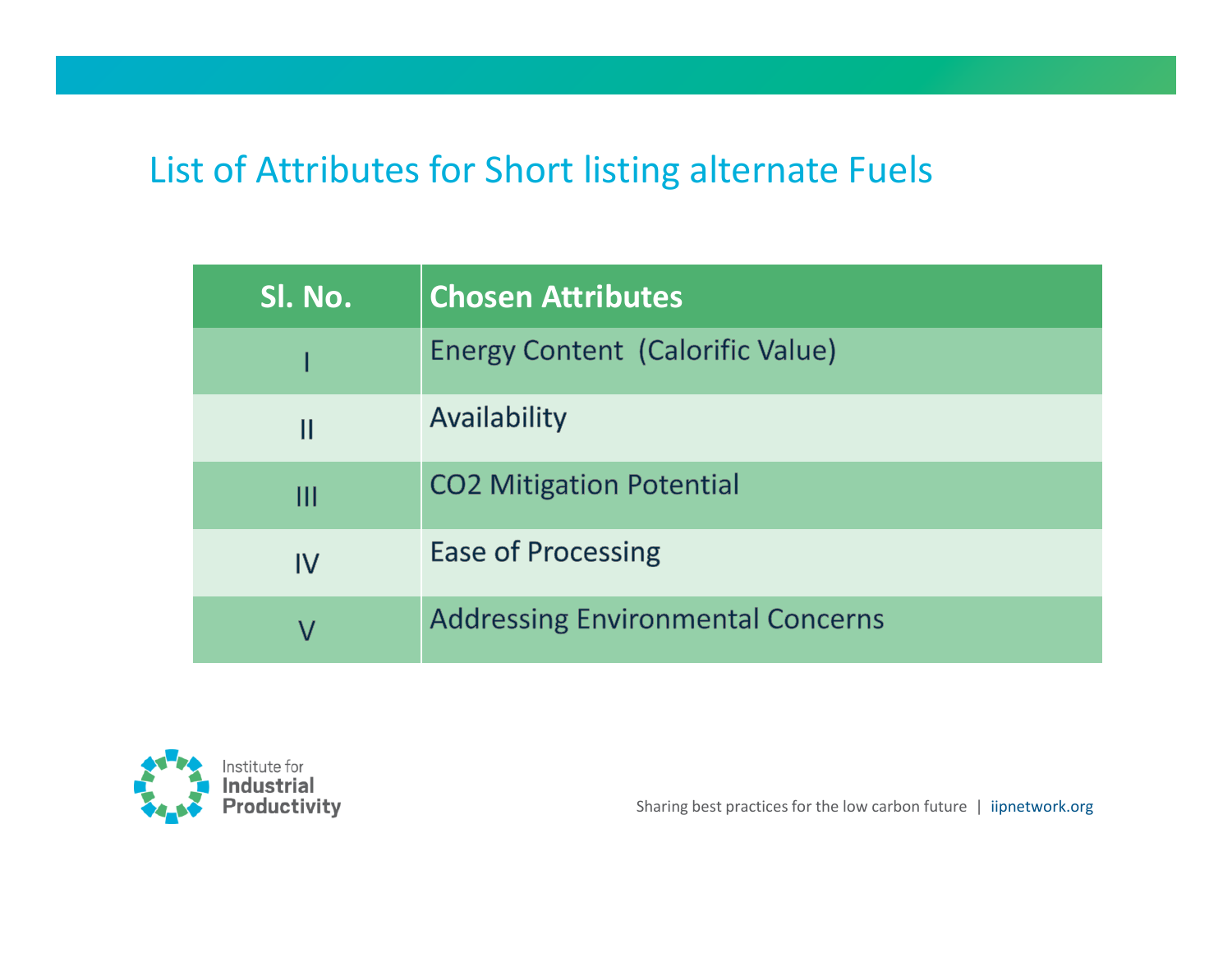#### List of Shortlisted Alternate Fuels

| SI. No.        | <b>Alternate Fuels</b>                      |
|----------------|---------------------------------------------|
| 1              | <b>RDF from Municipal Solid Waste (MSW)</b> |
| $\overline{2}$ | <b>Used Tyres</b>                           |
| $\overline{3}$ | <b>Hazardous Waste</b>                      |
| $\overline{4}$ | <b>Industrial Plastic waste</b>             |
| 5              | <b>Biomass</b>                              |
| 6              | <b>Poultry litter</b>                       |
| 7              | <b>Slaughter House and Dead Animals</b>     |
| 8              | Dried sewage sludge                         |

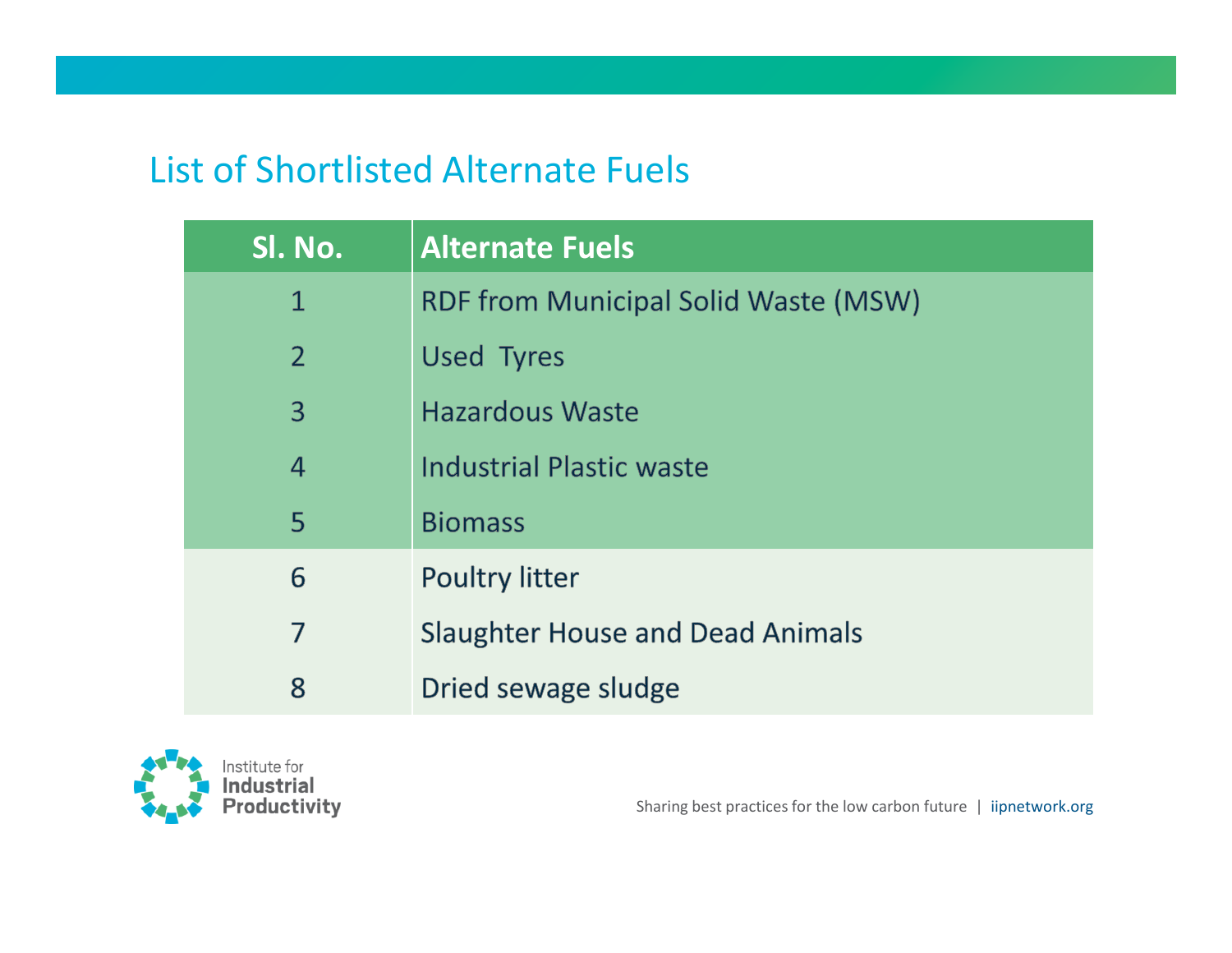## List of Attributes for Short listing alternate blending materials

| Sl. No. | <b>Chosen Attributes</b>                |
|---------|-----------------------------------------|
|         | Availability                            |
| Ш       | <b>Addressing Environmental Concern</b> |
|         | <b>CO2 Mitigation Potential</b>         |
| IV      | <b>Ease of Processing</b>               |

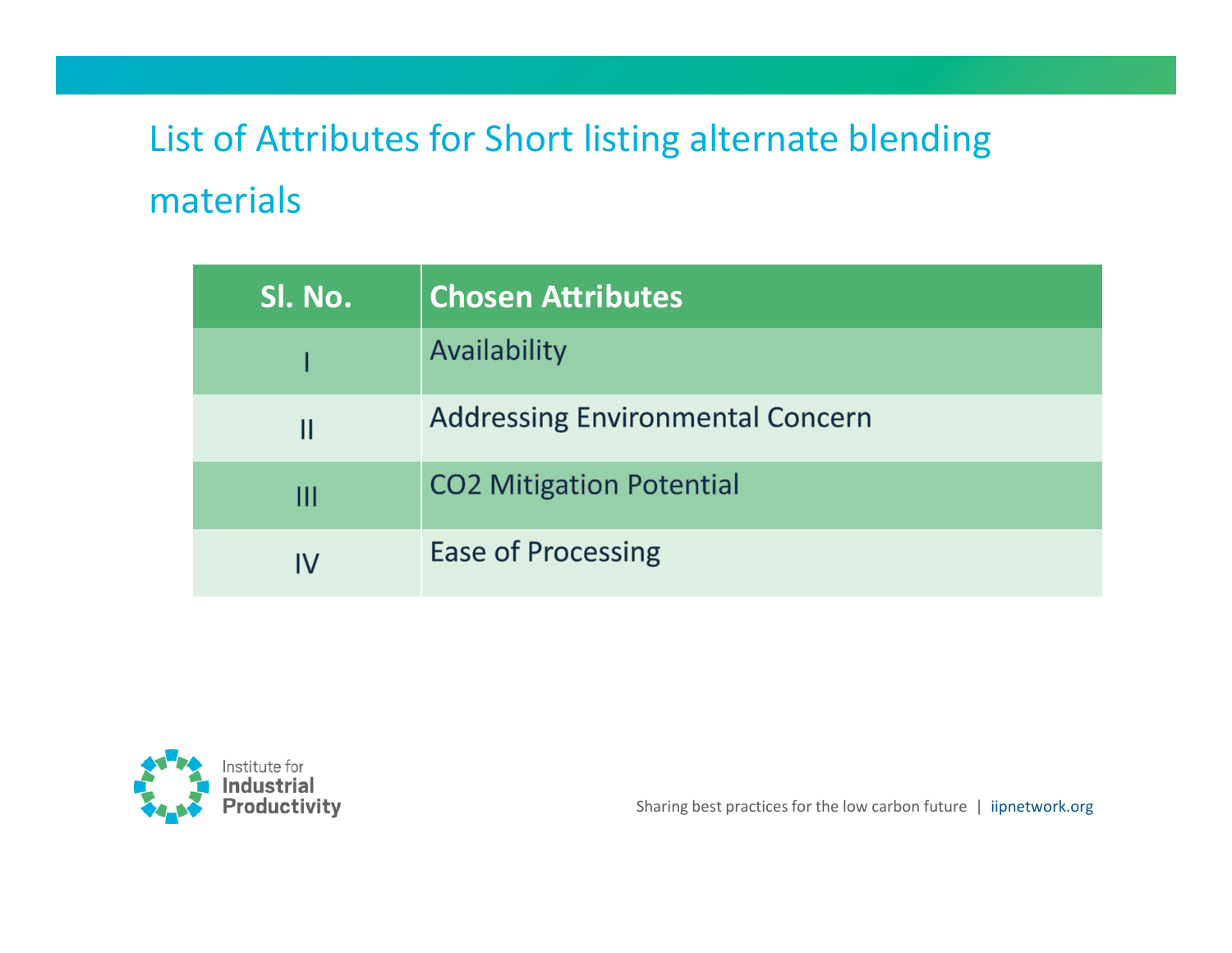#### List of Identified Alternate Blending Material

| Sl. No.        | <b>Alternate Blending Material</b>             |
|----------------|------------------------------------------------|
| $\mathbf{1}$   | Fly ash (cement blending material)             |
| $\overline{2}$ | <b>Steel Slag</b>                              |
| 3              | Lime Sludge's (Paper, Carbide, Sugar Sludge's) |
| $\overline{4}$ | <b>Red Mud</b>                                 |
| 5              | <b>Foundry Sludge/Sand</b>                     |
| 6              | Chrome Sludge as mineraliser                   |
| 7              | <b>Lead Zinc Slag</b>                          |
| 8              | <b>Phosphate Chalk</b>                         |

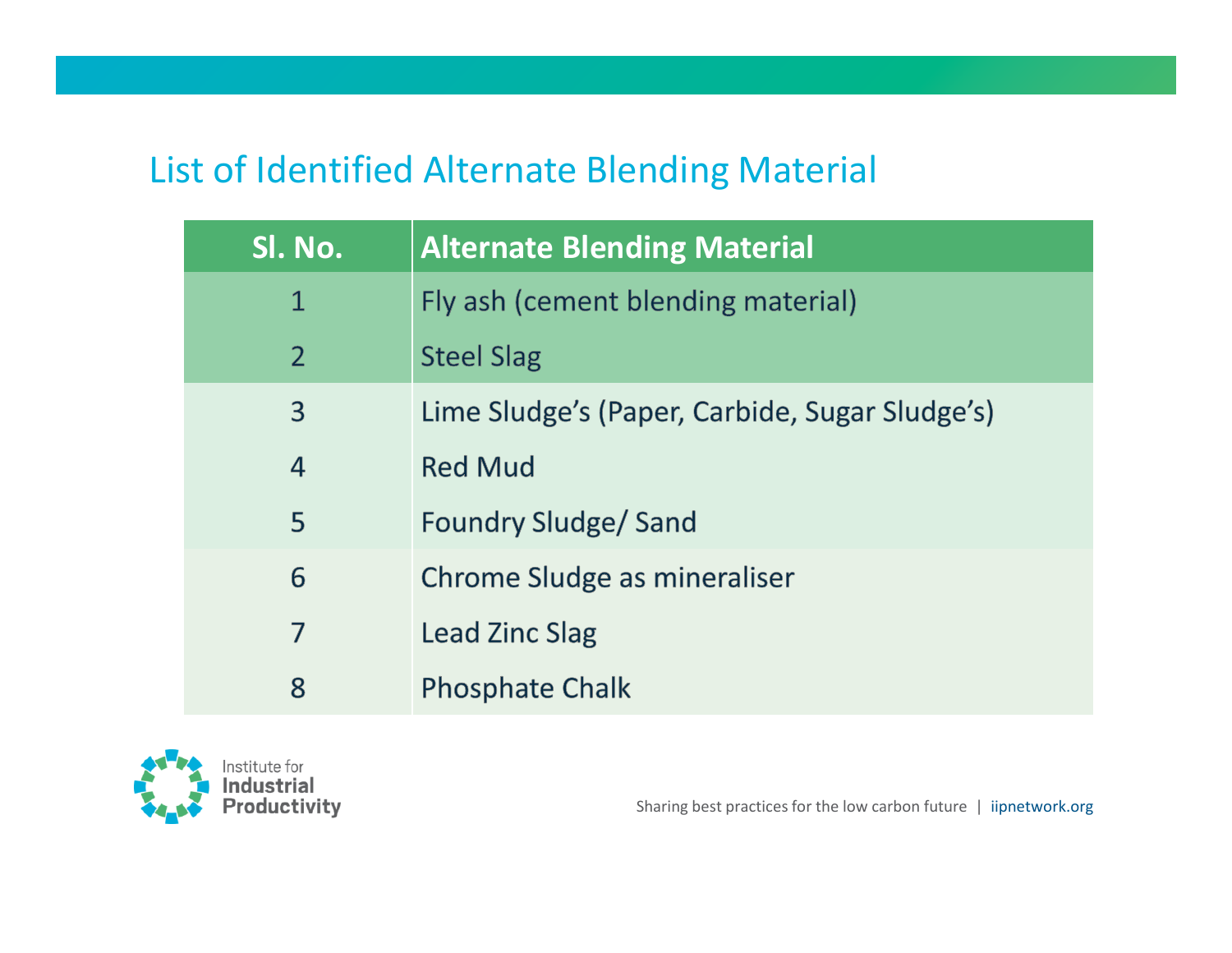### Our Vision

To raise the Thermal Substitution Rate (TSR) in Indian cementindustry from less than 1% (presently) to 15% by 2020, while simultaneously addressing some pressingenvironmental problems being faced by the country